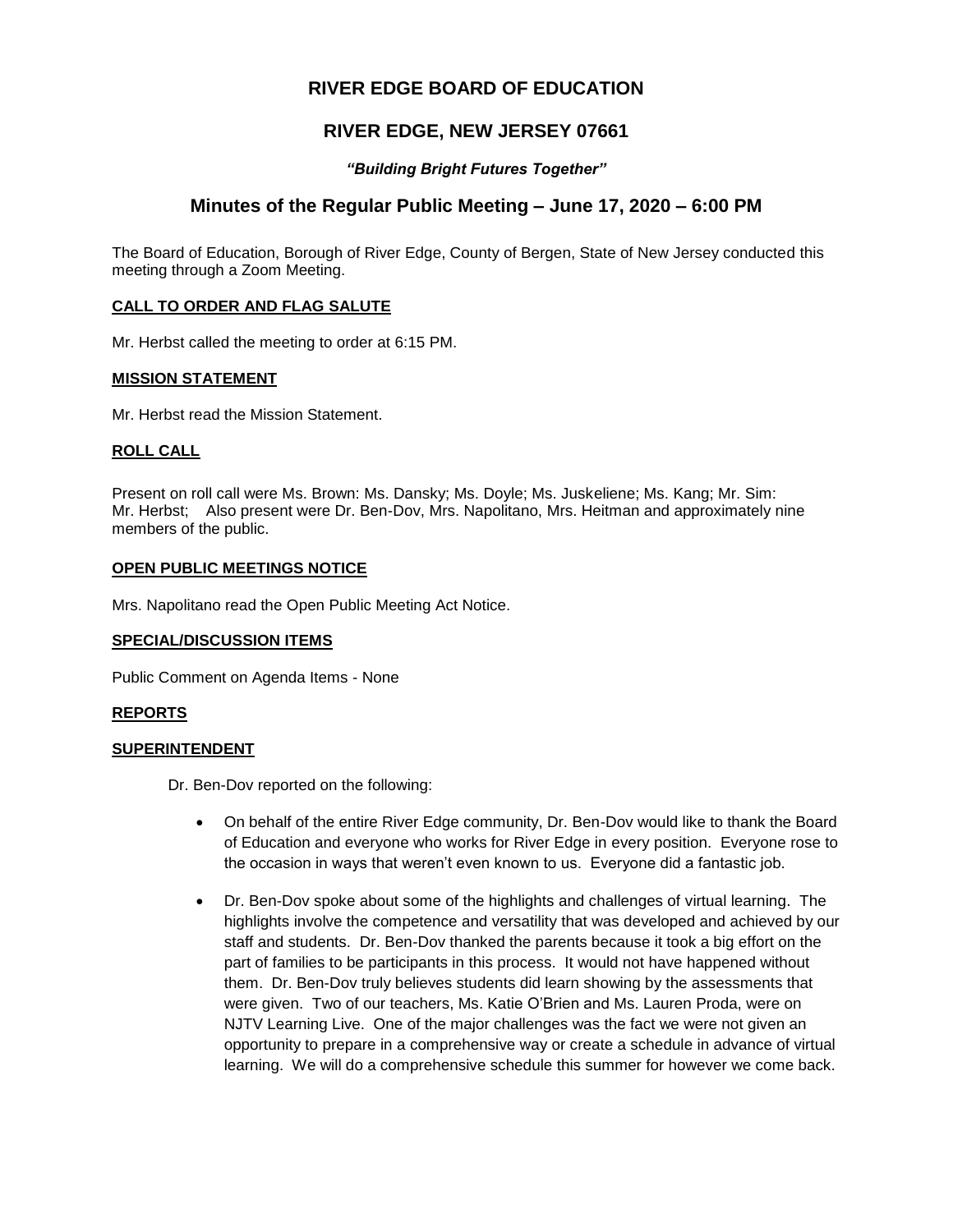- During this period we had more contact with our parent community than ever. Dr. Ben-Dov has seen and spoken to hundreds of parents. She wrote weekly letters to them, answered individual emails to their questions, zoom meetings such as: SEPAG Meeting, two Zoom Fatigue Academies, a Poetry one with Janet Wong, 2<sup>nd</sup> Cup of Coffee, Liberty Science Center, PTO meeting with Cherry Hill School, meeting with parents of graduates, Mid-Period Survey, and the re-opening Task Force.
- Dr. Ben-Dov went over some of the categories of questions from parents during various meetings: What will school look like in September?, If we do go virtual again, will it focus on small group instruction?, Will there be a variety of different assessments?, Will we be specific with the PPE and will the students be instructed in the protocols of how to use it?, Will working parents be considered when we create our plan for September?, Is there a way to have a consistent schedule that will be built prior to the start of September?, Could related arts be built into it in a comprehensive way? There were specific questions related to our graduates and different equipment that we might use. We are addressing all of the questions when planning for the future.
- We received so many letters of appreciation and gratitude from parents. Some were very emotional and touching and some were expressing individual situations. Dr. Ben-Dov read a letter from a parent, Ms. Walker, to the board that was complimenting and addressing the entire framework and process of our virtual learning.
- Dr. Ben-Dov reviewed a mandatory HIB/School Climate report from the Department of Education that will be posted on our website. She stated each District is requested to go through a self-evaluation regarding the degree of compliance with the Anti-Bullying Bill of Rights Act and how the bill is implemented. It includes our HIB approach, training, curriculum and instruction related to HIB, personnel, incident reporting and investigations. We sent this to the Department of Education with backup to get our rating. This is for the 2018-2019 school year. We received 77 out of 78. Dr. Ben-Dov is very proud of this score.
- Dr. Ben-Dove established the Re-opening Task Force a couple of weeks ago. We have established sub-committees: Curriculum, Scheduling, Instruction, Health, Technology, Social/Emotional Learning, Mental Health and Special Education, Finance and Building and Grounds. The general goal is for us to establish the most optimal re-opening of schools within the guidelines of health, Department of Education, and state framework.
- The Bergen County Association of Superintendents started its own Re-opening Task Force and Dr. Ben-Dov is chair of the Curriculum Committee for the County. We had one meeting with our River Edge Committee, Dr. Ben-Dov held a meeting with her Bergen County group and we are having a meeting with River Edge committee chairs tomorrow. We will have reports from the chairs about their progress and we will talk about our next steps.
- Guidance from the Governor for grades K-12 schools is expected next week.
- Our R.E.A.C.H. newsletter will be coming out at the end of this week.
- The Sixth Grade Graduation was a very moving and emotional one for Dr. Ben-Dov. Dr. Ben-Dov visited 155 homes in four days. Each Principal visited homes two days each with two teachers, aides, Mr. James from Cherry Hill and Ms. Blute and Ms. Sherlock rotated from Roosevelt School. Aides, a counselor, and the behaviorist joined us as well. The homes were beautifully decorated, some students were dressed up, and they got to take a family picture with the photographer. The gratitude from the families was amazing. It was such a personal graduation and Dr. Ben-Dov is extremely proud of the graduates.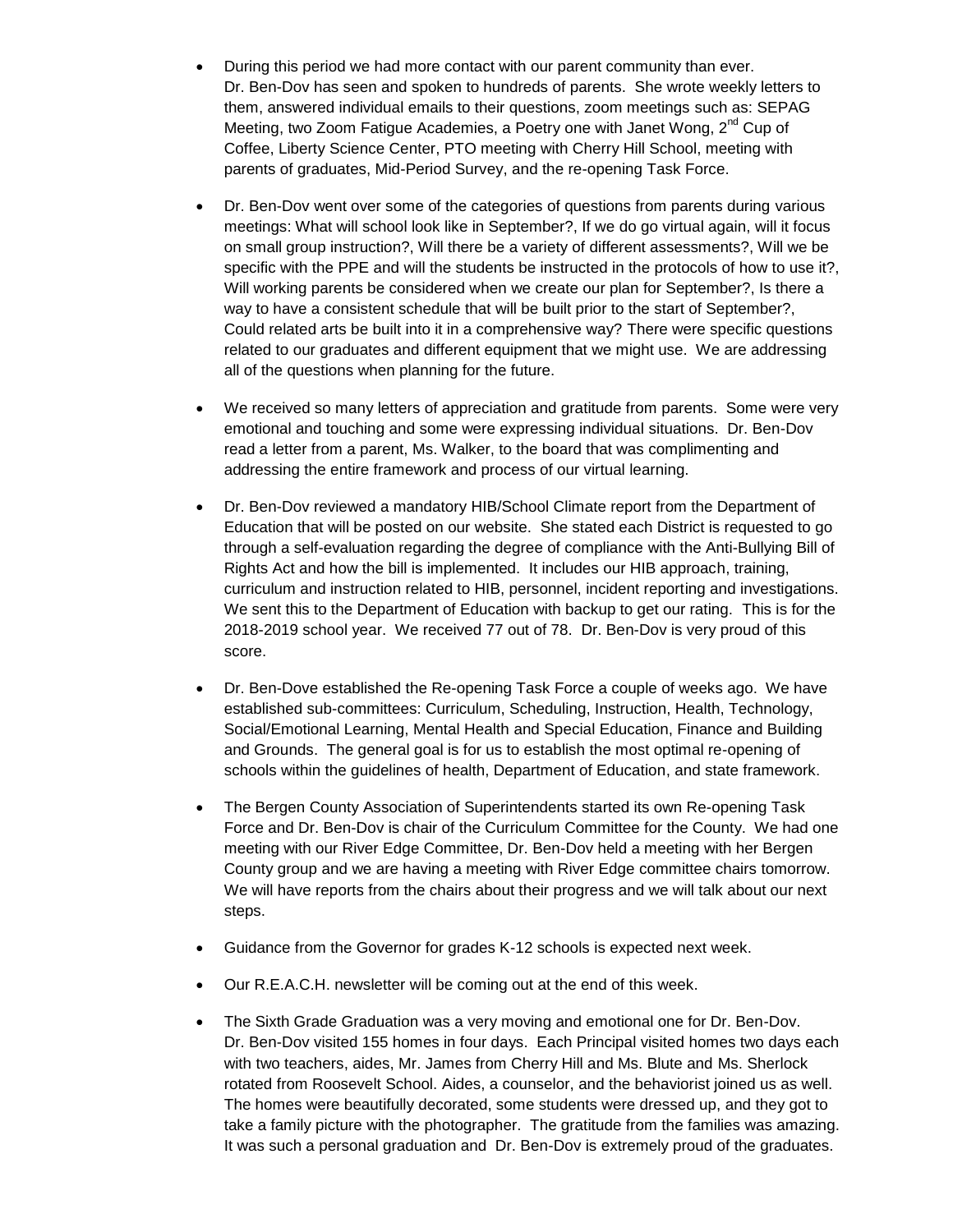### **PRINCIPAL**

Mrs. Heitman reported on the following:

- We made it through to the end of the school year and we are all so thankful and grateful.
- Chromebook drop off was at both schools today. It was well received. Cherry Hill School received approximately 190 Chromebooks. Some students still have their Chromebook for the W.I.N. Academy in July. Instruments and Library Books came back today too. Parents were great and followed directions with the drop off and the returns.
- Some of the programs the PTO offered couldn't happen because of the Coronavirus. The PTO offered some online enrichment programs through online virtual learning instead.
- We had one of our biggest PTO meetings with a lot of people present. Mrs. Heitman met with the executive board and they loved how many people attended virtually.
- Mrs. Heitman expressed her heartfelt feelings of graduation this year. She said it was so wonderful, rewarding, and warm. The parents were so grateful and excited about the family pictures from the photographer.
- Mr. Henzel and Mrs. Heitman sent out graduation videos. She thanked all of the people who helped put this together.
- Mrs. Heitman has spoken to many parents regarding online learning and their experiences. The feedback has been positive.
- Mrs. Heitman thanked all of the River Edge staff and stated we couldn't have done this alone. We needed everyone to be on board and they were. She also thanked the parents and students.
- Classlink made some of the challenges with virtual learning easier because the children knew where to go. It was very helpful.

### **BOARD SECRETARY**

Mrs. Napolitano reported on the following:

- Mrs. Napolitano met with her Bergen County Business Administrators meeting today and there is no new news to report in regards to funding.
- The Tax Levy Bill is still in limbo at this time
- We are still waiting on our final numbers with the budget cuts. We do know the payments on State Aid will be late.
- There is a bill that will allow us to possibly take money from Capital Reserve to fund our current budget. This can be an option for us if it does indeed pass.
- All State reports are due on the same schedule as prior years. There will be no extensions on any reports.
- We had our sub-committee for Building and Grounds and Finance. We spoke about some of the items we are buying to get the buildings ready, air flow in classrooms, and cubic feet of classrooms. It was a good meeting with lots of useful sharing of information.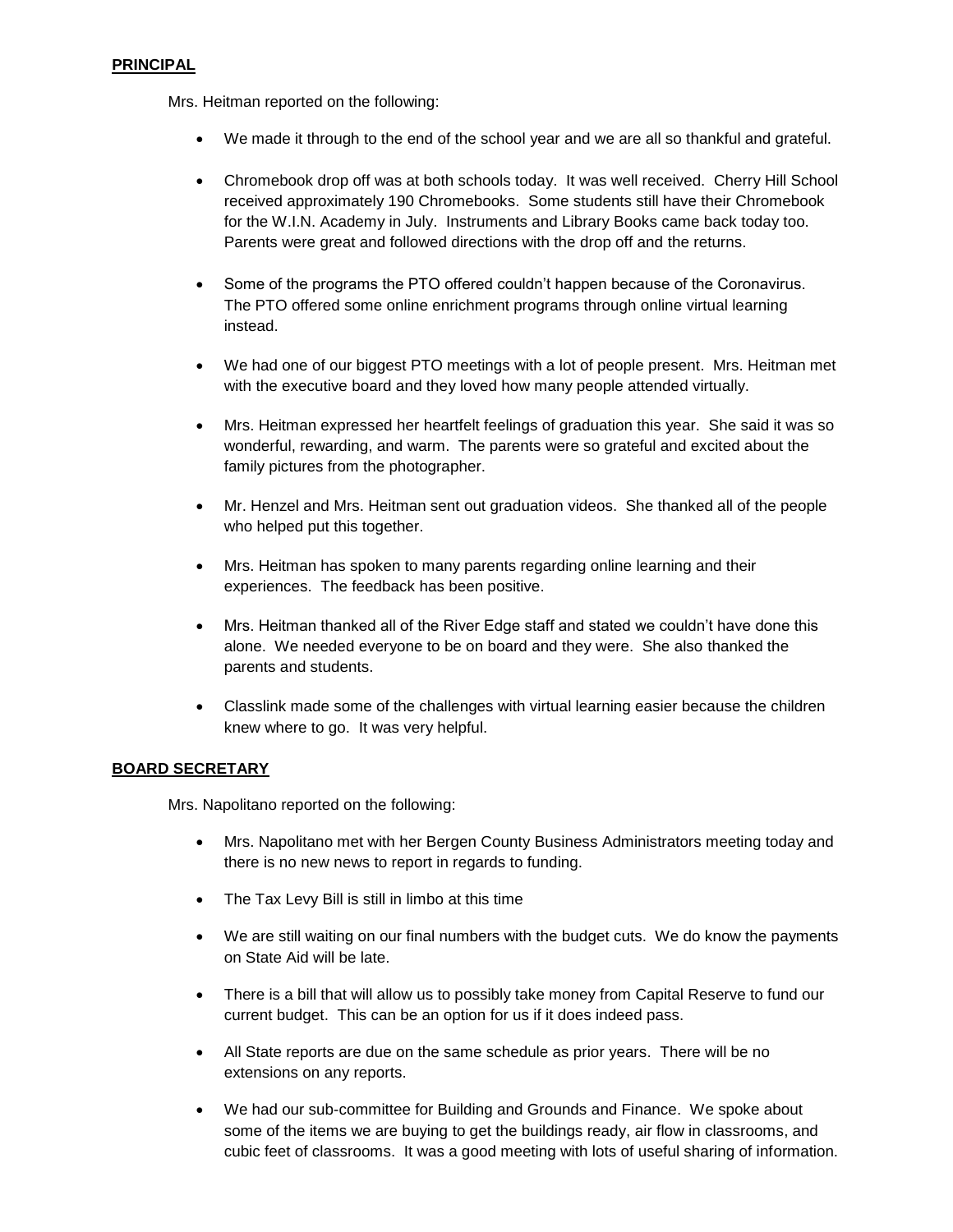### **PRESIDENT**

Mr. Herbst reported on the following:

- Mr. Herbst thanked all administrators and all other participants for their work on the reopening task force.
- The re-opening task force met in a large group on June  $5<sup>th</sup>$ . There were stakeholders from all different areas. They spilt up into sub-committees. He stated there are a few board members serving on the sub-committee as well. Finance and Building and Grounds met yesterday. He stated it is very important for parent input on the re-opening of the schools. The discussions are great and we are ahead of the curve.
- Mr. Herbst sat in on the Health sub-committee. There were a few questions that came up about board policy and the role it plays on this.
- Mr. Herbst got an email from Bruce Young who is the Vice President of county activities for New Jersey School Board Association. He sent a link of an article that Mr. Herbst will send to the board after the meeting regarding New Jersey. The Governor is supposed to reveal the strategy for the opening of schools for grades Pre K-12 next week.
- Mr. Herbst sent questions from the Health sub-committee about board policy to Mr. Jim Gaffney. He stated he forwarded them to state leadership and will get back to Mr. Herbst with a response.
- $\bullet$  We need to get our Superintendents Evaluation completed by June 30<sup>th</sup>. Mr. Herbst asked the board to send them to him by June  $23^{\text{rd}}$ . Ms. Dansky just received an email from the Department of Education stating the deadline has changed to July 31 $\mathrm{^{st}}$ , but Mr. Herbst still asked for it to be completed now.
- Mr. Herbst asked the board if they were available for a board meeting on Monday, June 29<sup>th</sup>. The board replied yes, and set it for 6:00PM.
- Mr. Herbst asked if we should add another board meeting in July. The board decided to wait and reassess at the June 29<sup>th</sup> meeting.

### **COMMITTEES**

 Ms. Brown stated the Curriculum/Instruction Committee met yesterday. Ms. Brown said Dr. Ben-Dov already reviewed a lot of what was said, but she will add to it. Ms. Moran put together a collection of best practices from our teachers. The theatre group continued and put on an amazing performance. Other topics discussed included: Summer W.I.N. Academy, plans for re-opening, the W.I.N. toolkits, summer curriculum work that will include: student/teacher resources, diversity, racism, and bias and how the curriculum team will look at tools and curriculum, and building on scope and sequence in the core curriculum areas. We will need assessments and will need to create very structured framework of small group instruction. We are looking at it now for best practices for virtual and in-person and Zoom best practices.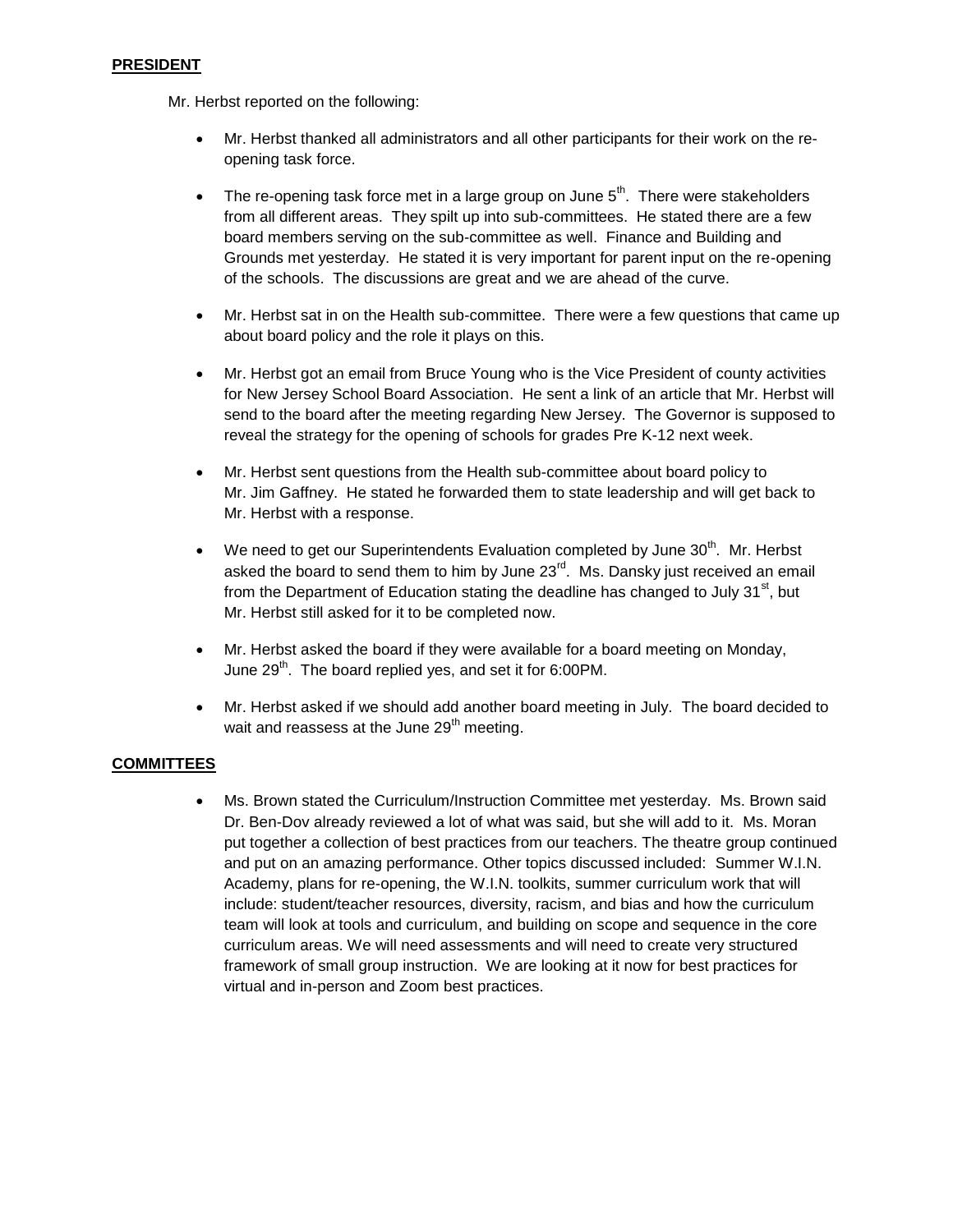### **MOTIONS TO BE ACTED UPON**

### **A. ADMINISTRATION/POLICY**

- **1**. That the Board of Education approve the Minutes and Confidential minutes of June 3, 2020. (Addendum)
- **2**. **WHEREAS,** the Board of Education is meeting in public session on June 17, 2020.

**WHEREAS,** certain business transactions must necessarily be addressed during the hiatus of public sessions of the Board, including but not limited to, the offering of contracts of employment,

**NOW THEREFORE BE IT RESOLVED** that the Superintendent of Schools is authorized to offer contracts of employment on behalf of the Board between June 17, 2020 and July 29, 2020 subject to final approval of the Board at the next Regular Public Meeting.

- **3**. That the Board of Education approve the summer hours beginning July 6, 2020 through August 28, 2020 for 12 month employees
- **4**. That the Board of Education designate Eifert, French & Company of Tenafly, New Jersey as the Board Broker of NESBIG insurance fund for the 2020-2021 school year.
- **5**. That the Board of Education designate Louise Anne Napolitano as Custodian of Public Records for the 2020-2021 school year.
- **6**. That the Board of Education designate Louise Anne Napolitano as Board Secretary for the 2020-2021 school year.
- **7**. That the Board of Education designate Lerch, Vinci & Higgins,LLP as Board Auditor for the 2020-2021 school year.
- **8**. That the Board of Education designate Fogarty & Hara, Esqs., as Board Attorney for the 2020-2021 school year.
- **9**. That the Board of Education designate DiCara/Rubino Architects as Board Architect for the 2020-2021 school year.
- **10**. That the Board of Education designate Wilentz, Goldman, and Spitzer as Bond Attorney for the 2020-2021 school year.

### **B. CURRICULUM/EDUCATION - None**

**C. BUILDING & GROUNDS** – None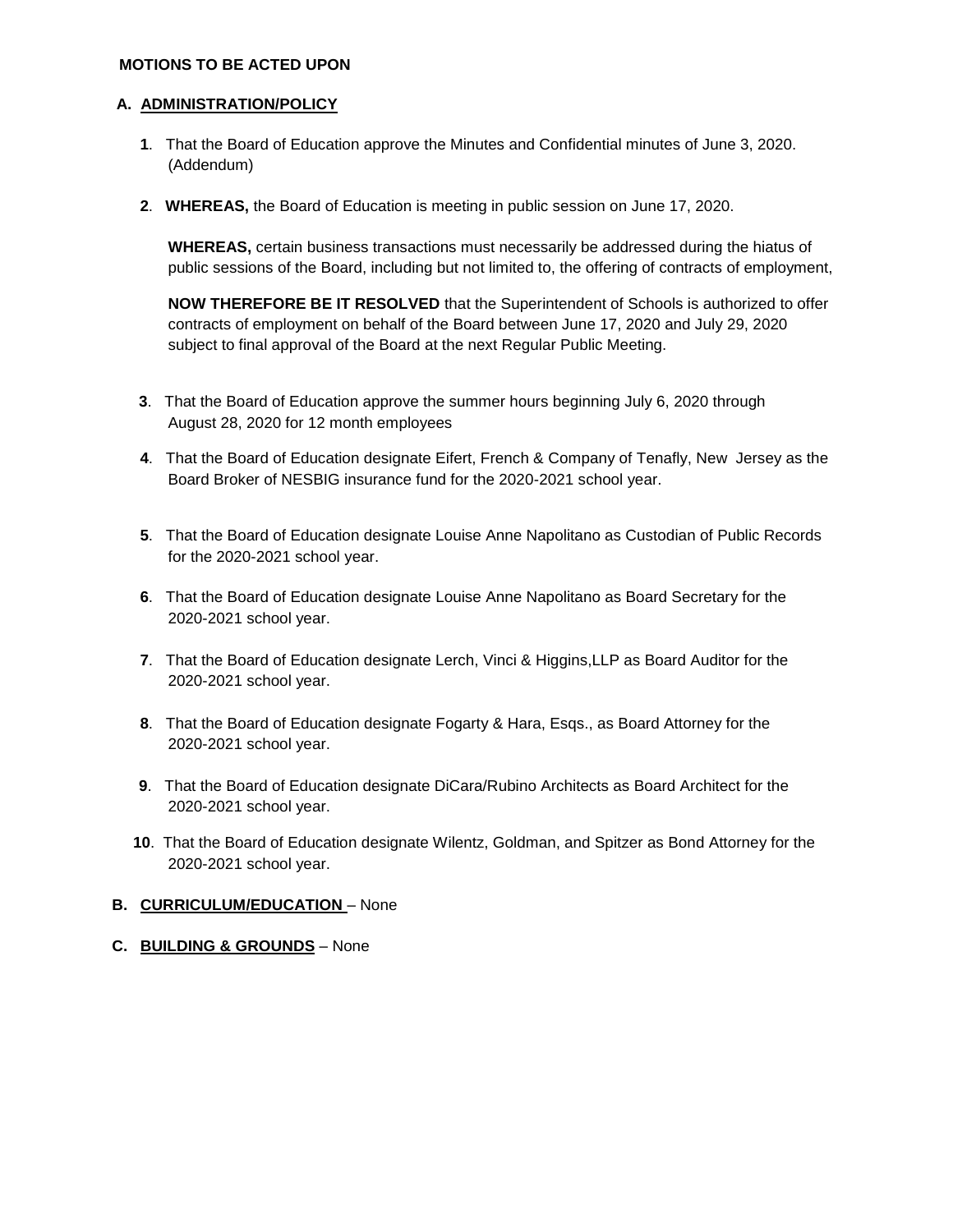### **D. FINANCE/GRANTS/GIFTS**

- **1**. That the Board of Education authorize Office Account Signatures to the following individuals to approve the Petty Cash Reimbursements:
	- **Louise Anne Napolitano, Board Secretary/Business Administrator**
	- **Dr. Tova Ben-Dov, Superintendent of Schools**

 FURTHER, that the maximum allowable amount per warrant be established at \$125.00 providing all necessary claims are found to be in order according to the law.

**2**. That the Board of Education Designate Purchasing Agent:

**WHEREAS,** the recent changes to the Public School Contracts Law gave Boards of Education the ability to increase their bid threshold up to \$44,000 and

**WHEREAS,** N.J.S.A. 18A:18A-3A, permits an increase the bid threshold is a Qualified Purchasing Agent is appointed as well as granted the authorization to negotiate and award such contracts below the bid threshold: and

**WHEREAS,** A.C**.** 5:34-5 et seq. establishes the criteria for qualifying as Qualified Purchasing Agent; and

**RESOLVED,** that the governing body of the River Edge Board of Education in the County of Bergen, in the State of New Jersey hereby establishes its bid threshold at \$44,000; and be it further

**RESOLVED,** that the governing body hereby appoints Louise Anne Napolitano as the Purchasing Agent to exercise the duties of a purchasing agent pursuant to N.J.S.A.18A: 18A-2b, with specific relevance to the authority, responsibility, and accountability of the purchasing activity of the Board of Education.

- **3**. That the Board of Education approve the bills & claims dated June 2020 totaling \$450,010.30 including checks #43449 through #43498. Payrolls dated May 15, 2020 and May 29, 2020, totaling \$1,229,965.24 issued therefore, a copy of such warrants list be attached as part of these minutes. (Addendum).
- **4**. That the Board of Education approve the Budget Transfers for the school year 2019- 2020 as of May 31, 2020. (Addendum)
- **5**. That the River Edge Board of Education approve the Secretary's and Treasurer's Reports for the period ending May 31, 2020. (Addendum)

Further, we certify that as of May 31, 2020 after review of the secretary's monthly financial report (appropriations section) and upon consultation with the appropriate district officials, to the best of our knowledge no major account or fund has been over expended in violation of N.J.A.C. 6A:23-2.11 and that sufficient funds are available to meet the districts financial obligation for the remainder of the fiscal year. (Addendum)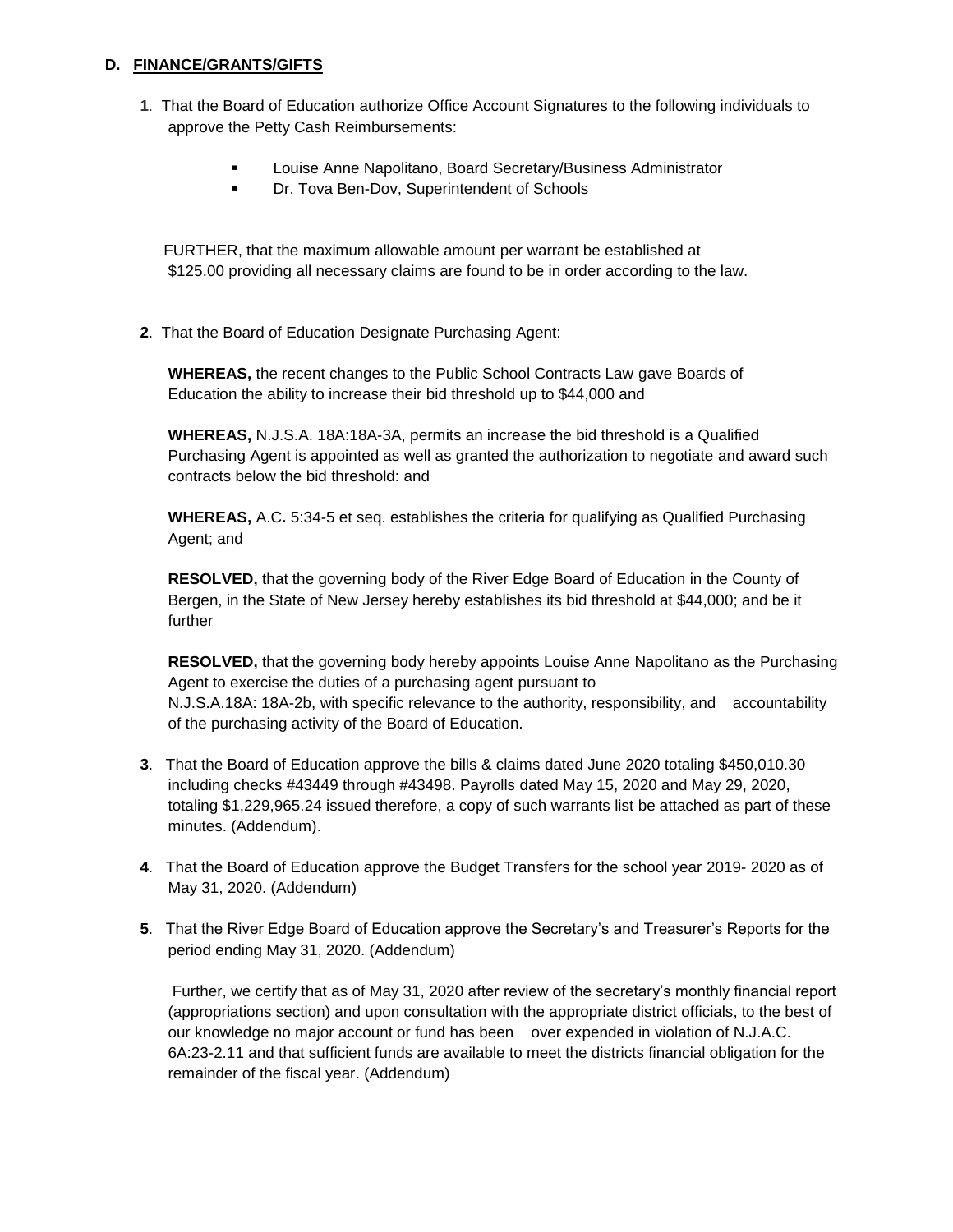**6**. That the Board of Education approve the FY 2020-2021 tuition for out-of-district students attending River Edge Schools as follows:

| Kindergarten                 | \$10,383 |
|------------------------------|----------|
| Grades 1-5                   | \$11,639 |
| Grade 6                      | \$11,561 |
| Multiple Disabled (10 month) | \$65,964 |
| Autistic (10 month)          | \$70,945 |

**7**. That the Board of Education approve the FY 2020-2021 tuition for students attending River Edge Schools as follows:

| Pre-K (3 days) | \$2,770 |
|----------------|---------|
| Pre-K (4 days) | \$3,407 |

**8**. **WHEREAS**, NJAC 6A:23A-14.3 and 14.4 permit a Board of Education to establish and/or deposit into certain reserve accounts at year end, and

**WHEREAS**, the aforementioned statutes authorize procedures, under the authority of the Commissioner of Education, which permit a Board of Education to transfer anticipated excess current revenue or unexpended appropriations into reserve accounts during the month of June by Board resolution, and

**WHEREAS**, the River Edge Board of Education wishes to deposit anticipated current year surplus into their Capital Reserve account and Maintenance Reserve Account at year end, and

**WHEREAS**, the River Edge Board of Education has determined to designate surplus for the year end June 30, 2020 as follows:

- Maintain a Fund Balance not-to-exceed the state mandated 2% cap plus allowable adjustments
- Plus an additional \$500,000 to be appropriated in the 2021-2022 Budget
- The excess above these amounts is to be transferred to the Capital Reserve Account in an amount not to exceed the maximum allowable amount which is defined by the districts Long Range Facility Plan

**NOW THEREFORE BE IT RESOLVED** by the River Edge Board of Education that it hereby authorizes the district's School Business Administrator to make this transfer consistent with all applicable laws and regulations.

- **9**. That the Board of Education approve \$127,543.09 to be transferred to Capital Reserve because it is the unexpended portion of the Capital Reserve withdrawal for the Roosevelt Elementary Gymnasium HVAC Upgrade project.
- **10**.That the Board of Education approve all salaries paid for the Post Dismissal Instructional Academy for Cherry Hill students be charged to the Title I Grant for the 2020-2021 School Year.
- **11**. That the Board of Education approve the OMNI Group as the third party Plan Administrator for the District's 403b and 457 retirement plans for the 2020-2021 school year.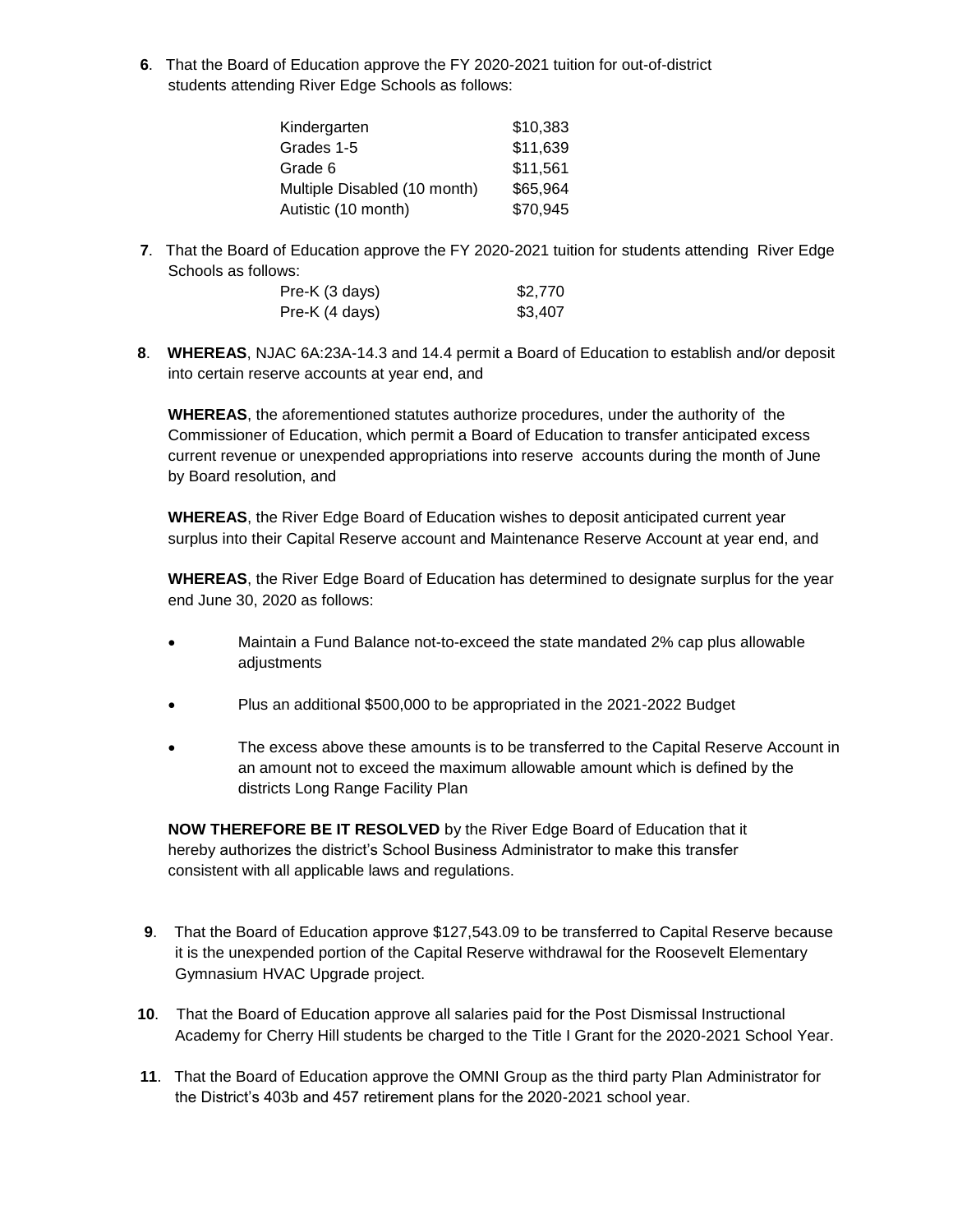**12**. That the Board of Education approve the following to solicit sales to district employees for 403b and 457 retirement plans for the 2020-2021 school year:

> Aspire Financial Services AXA Equitable Life Insurance Company Security Benefit Union Central Life Insurance Company

## **E. PERSONNEL**

- **1**. That the Board of Education approve the employment of Stan Stevens, Supervisor of Buildings & Grounds, effective July 1, 2020 through June 30, 2021 at a salary on file in the District Office.
- **2**. That the Board of Education approve the salary guide for part-time hourly clerical, instructional, health and lunch aides for the 2020-2021 school year. (Addendum)
- **3**. That the Board of Education approve the 2020-2021 School Year salaries of the non-represented employees. (Addendum)
- **4**. That the Board of Education approve the salary guide for ABA Aides 2020-2021 school year. (Addendum)
- **5**. That the Board of Education, with the recommendation of the Superintendent, approve Cynthia Sherlock and Joyce Kelleher, part-time clerical aides, for a maximum of 25 hours per week from July 1, 2020 through June 30, 2021.
- **6**. That the Board of Education, with the recommendation of the Superintendent, approve Sandra Gotiangco, part-time health aide, for a maximum of 25 hours per week for the 2020-2021 school year.
- **7**. That the Board of Education, with the recommendation of the Superintendent, approve Laura Moynihan, Bus Driver, for the 2020-2021 school year.
- **8**. That the Board of Education, with the recommendation of the Superintendent, approve Donna Copolla, Bus Aide, for the 2020-2021 school year.
- **9**. That the Board of Education approve Maria Pepe as the Primary Project Aide for the 2020-2021 School Year.
- **10**. That the Board of Education with the recommendation of the Superintendent approve the extended Child Care leave of absence for Stacy Socha for the 2020-2021 school year.
- **11**. That the Board of Education, with the recommendation of the Superintendent approve Diana Maurice, Leave Replacement Teacher, effective on September 1, 2020 through January 8, 2021, BA+15, Step 2.
- **12**. That the Board of Education, with the recommendation of the Superintendent, approve Dr. Christopher Nicpon, School Doctor, from September 1, 2020 to June 30, 2021 at an annual rate of \$3,500.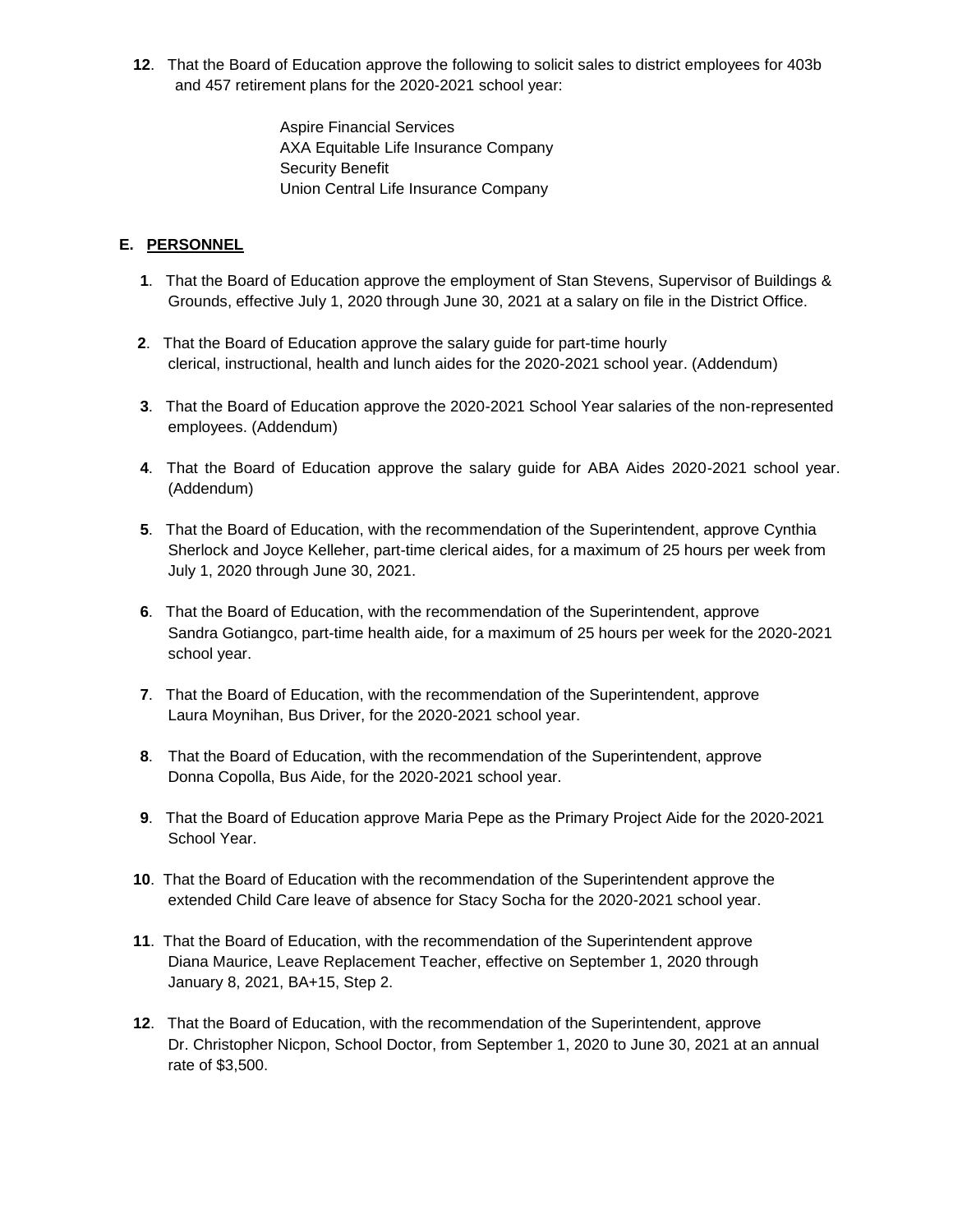**13**. That the Board of Education authorize the payment due the following employees for unused sick days as per the REEA contract.

> Wendy Cassidy Andrea Friedlander June Karpowich (will be given to the designated beneficiary of the estate) Kayla Moran

**14**. That the Board of Education authorize the payment due the following employees for unused sick days.

## Maureen Kerne Barbara O'Brien

**15**. That the Board of Education, with the recommendation of the Superintendent, approve the employment of the following Staff for W.I.N. Academy, from July 6, 2020 to July 31, 2020.

| Ashley Adimando      | Leah Gallo                |  |
|----------------------|---------------------------|--|
| Kismet Bohajian      | Megan Lubin               |  |
| Abby Burns-Paterson  | Alexandra McNeil          |  |
| <b>Alice Buttery</b> | Christine O'Keefe         |  |
| Caitlin Callahan     | Lauren Proda              |  |
| Nicole Colon         | Diana Richards            |  |
| MaryAnn Crudello     | <b>Heather Rothschild</b> |  |
| Greg Espinosa        | Gabrielle Sagala          |  |

**16**. That the Board of Education, with the recommendation of the Superintendent, approve the employment of the following teachers at their contractual hourly rate, for the Virtual Extended School Year Program, from July 6, 2020 – July 31, 2020 (4 Weeks)

| Name               | Hours                                              |
|--------------------|----------------------------------------------------|
| Jessica Barbo      | 8:30AM - 12:30PM (4 hrs/day, 5 days a week)        |
| <b>Reem Bowers</b> | 8:30AM - 12:30PM (4hrs/day, 5 days per week)       |
| Abby BurnsPaterson | 8:30AM - 9:30AM & 10:30-12:30 (3 hrs/day,          |
|                    | 5 days per week)                                   |
| Gina Duprey        | $8:30AM - 12:30PM$ (up to 4hrs/day, up to 4 days   |
|                    | per week)                                          |
| Julie Fallon       | 8:30AM - 12:30PM (4 hrs/day, 5 days per week)      |
| Laura Linder       | $8:30AM - 12:30PM$ (up to 4hrs/day, up to 5 days   |
|                    | per week)                                          |
| Katie O'Brien      | 8:30AM - 10:30AM (up to 2hrs/day, 5 days per week) |
| Noy Sapir          | 8:30AM - 12:30PM (4hrs/day, 5 days per week)       |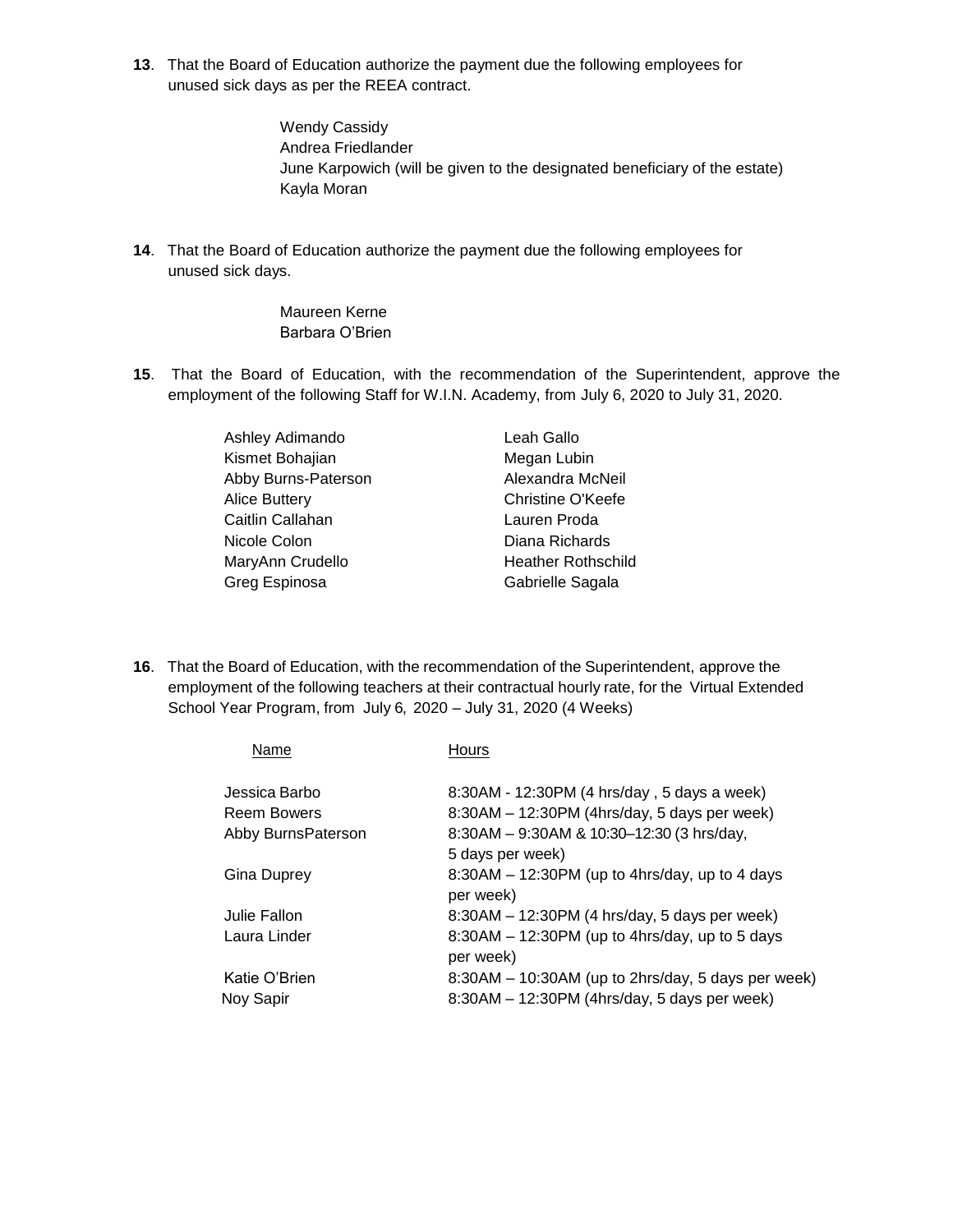**17**. That the Board of Education, with the recommendation of the Superintendent, approve the employment of the following instructional aides for the Extended School Year Preschool Program, from July 1, 2020 to July 31, 2020, 4 hours per day at their hourly contractual rate.

| Name               | <b>Hours</b>           |
|--------------------|------------------------|
| Donna Meyer        | $8:30$ AM $-$ 12:30 PM |
| Patricia Rodriguez | $8:30$ AM $-$ 12:30 PM |

**18**. That the Board of Education, with the recommendation of the Superintendent, approve the employment of ABA Aides for the Building Bridges Extended School Year Program, from July 1, 2020 to July 31, 2020, 8:00 AM to 1:00 PM.

| Akdemir, Ozen         | Lekkas, Thelexiopi    |
|-----------------------|-----------------------|
| Bastable, Mary        | Lloyd, Sheryl         |
| Belits, Helen         | Luca, Steven          |
| Benitez, Francisco    | Manning, Wendy        |
| Blackwell, Alexandria | Maurice, Diana        |
| Bommarito, Tracy      | Mescall Keri          |
| Campos, Michele       | Nyhan, Catherine      |
| Capozzi, Rhonda       | Ofshinsky, Sandra     |
| Cetro, Justin         | Rivera, Joanne        |
| Connors, Deborah      | Satterfield, Jarae    |
| Delucia, Amanda       | Seifert, Paige        |
| Drill, Aleida         | Spinetti, Lisa        |
| Falla, Deborah        | Valentine, Tammy      |
| Ferrigno, Nicolette   | Wallace, Deanna       |
| Fitzpatrick, Julie    | Wallschleger, Chelsea |
| Gonzalez, Jane        | Watson, Christine     |
| Grosso, Adam          | Yphantides, Laura     |
| Lawler, Kathleen      |                       |

**19**. That the Board of Education, with the recommendation of the Superintendent, approve the employment of the following staff for IEP Extended School Year Home Instruction, \$35.00 per hour from August 3, 2020 to August 31, 2020.

| <b>NAME</b>              | <b>HRS</b> |
|--------------------------|------------|
| Deanna Wallace           | 60         |
| Amanda DeLucia           | 40         |
| Laura Yphantides         | 40         |
| Nicolette Ferrigno       | 15         |
| Rhonda Cappozi           | 40         |
| Paige Seifert            | 80         |
| Alexandria Blackwell     | 80         |
| Jarae Satterfield        | 80         |
| Steven Luca              | 60         |
| <b>Courtney Sweet</b>    | 5          |
| <b>Julie Fitzpatrick</b> | 30         |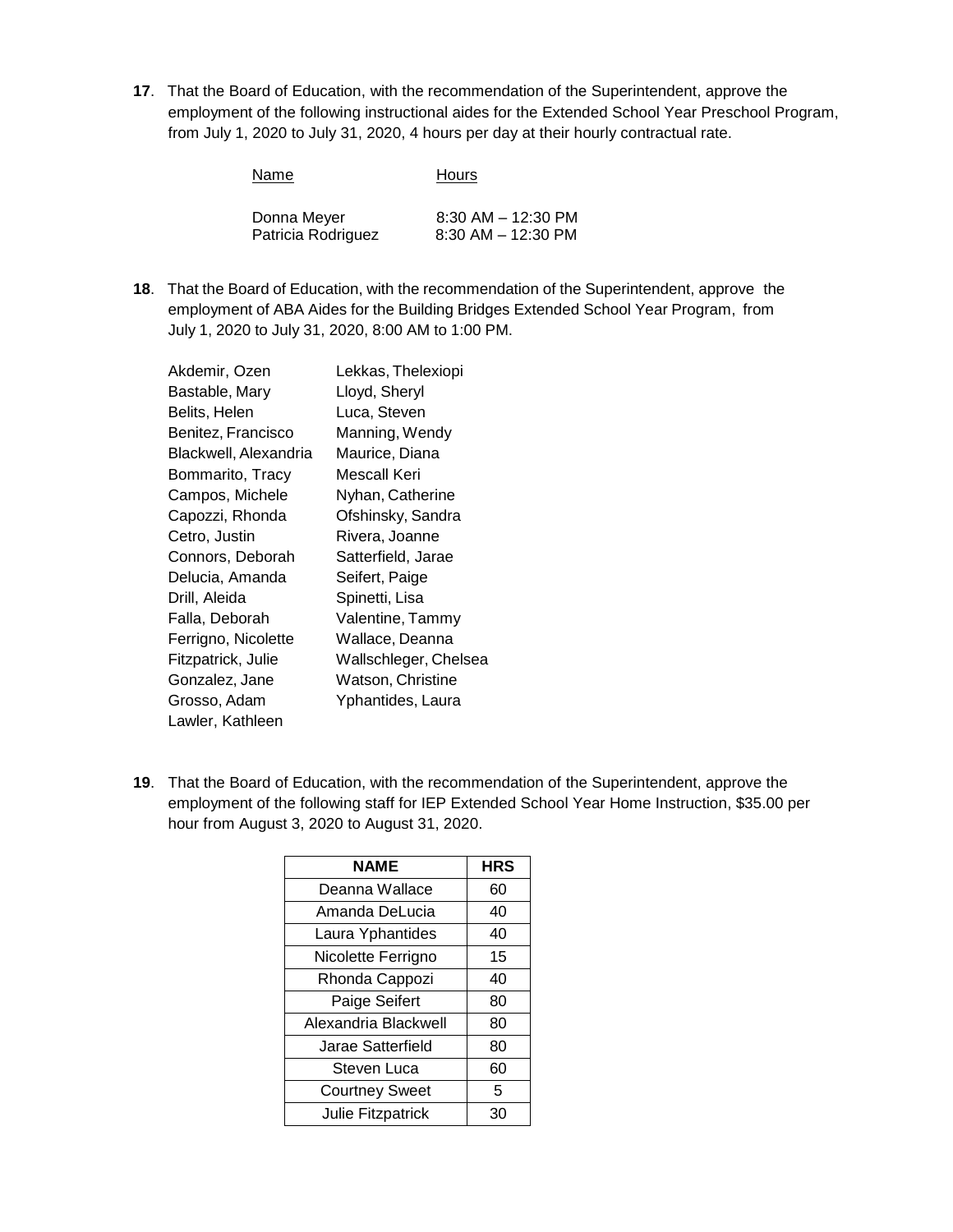**20**. That the Board of Education approve the following staff members for Summer Curriculum work at a rate of \$50.00 per hour.

| <b>CURRICULUM</b>        | <b>HRS</b> |
|--------------------------|------------|
| <b>Bianca Kim</b>        | 3          |
| Jamie Jaskot             | 11         |
| Melissa Gant             | 6          |
| <b>Heather Rothshild</b> | 8          |
| Katherine O'Reilly       | 10         |
| Christine O'Keefe        | 10         |
| Gabrielle Sagala         | 6          |
| Kelly Wendrychowicz      | 16         |
| Caitlin Callhan          | 3          |
| <b>Colleen Poole</b>     | 3          |
| <b>Wendy Otis</b>        | 8          |
| Nichol DelRosso          | 10         |
| Diana Richards           | 3          |
| Michelle Parisi          | 6          |
| Kaitlyn DeVasto          | 6          |
| Ashley Adimando          | 13         |
| <b>Caroline Church</b>   | 13         |
| <b>Alice Buttery</b>     | 24         |
| Andrea Siclari           | 11         |
| <b>Lindsay Comer</b>     | 14         |
| Gianna Hrnciar           | 6          |
| Jessica Mahtaban         | 3          |
| <b>Ashley Denn</b>       | 3          |
| Lauren Proda             | 3          |
| Jessica Barbo            | 3          |
| Sandy Gerbino            | 10         |

- **21**. That the Board of Education, with the recommendation of the Superintendent, approve Cheryl Maguire, Child Study Team Secretary, at her hourly rate not to exceed \$5,000.00, from July 1, 2020 to August 31, 2020.
- **22**. That the Board of Education, with the recommendation of the Superintendent, approve the Child Study Team Staff for summer hours beginning July 1, 2020 to August 31, 2020 up to 10 for days for Child Study Team Meetings and Evaluations at their contractual rate.

Maryann Durante Susan Klepper Stephanie Repetti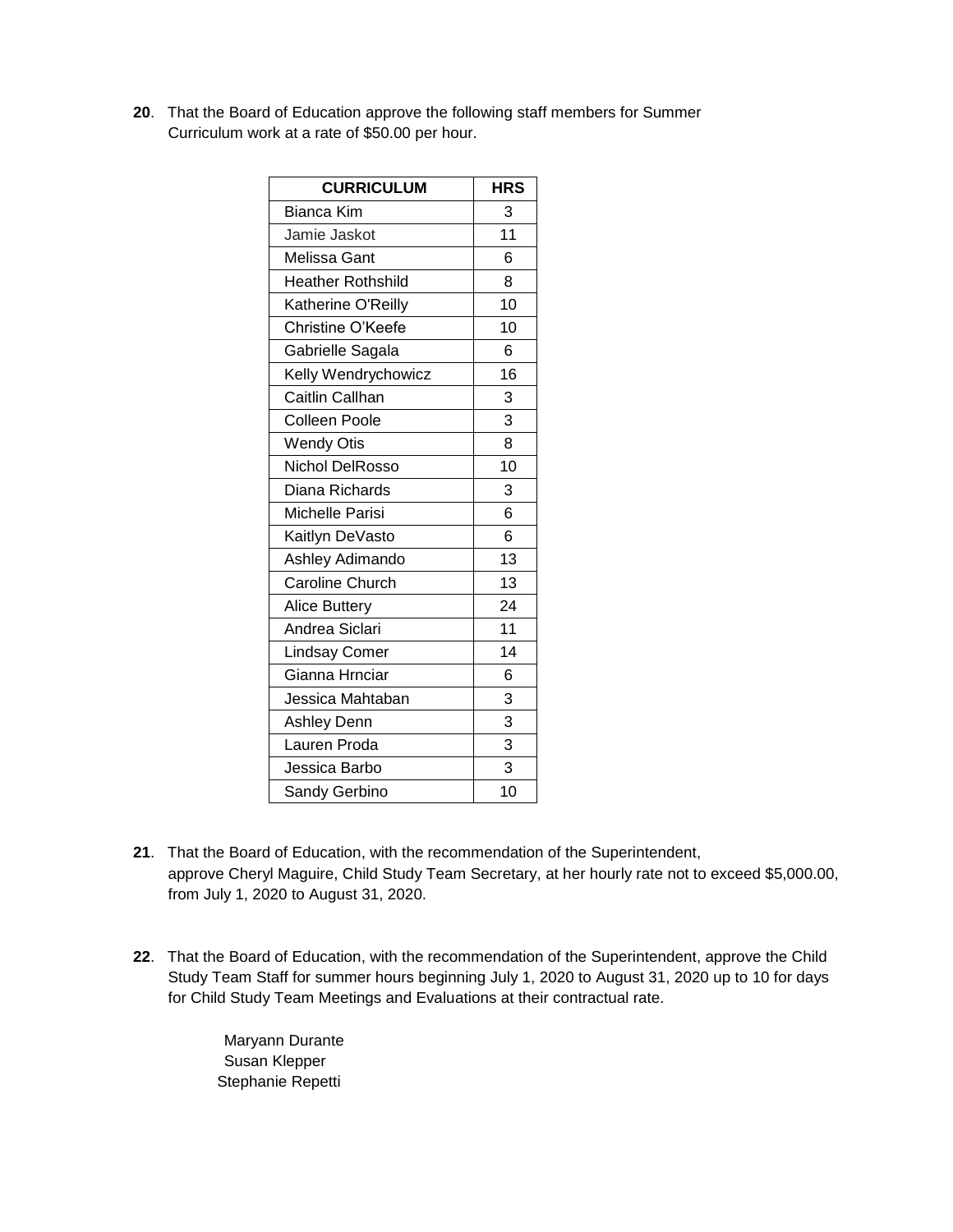**23**. That the Board of Education, with the recommendation of the Superintendent, approve Debbie Hollender for summer hours beginning July 1, 2020 to August 31, 2020 up to 10 days for Child Study Team Meetings and Evaluations at the Region V rate.

### **Motion by: Ms. Brown Seconded by: Ms. Doyle**

Ayes: Ms. Brown, Ms. Dansky, Ms. Doyle, Ms. Juskeliene, Ms. Kang, Mr. Sim, Mr. Herbst Nays: None

**24**. That the Board of Education postpone until June 29, 2020 the approval of the Job Description for the School Mental Health Clinician. (Addendum)

### **Motion by: Ms. Dansky Seconded by: Ms. Doyle**

Ayes: Ms. Brown, Ms. Dansky, Ms. Doyle, Ms. Juskeliene, Ms. Kang, Mr. Herbst Nays: Mr. Sim

**25**. That the Board of Education approve with incorporating the Board Members suggestions the Job Description for the Coordinator of Programs and Services. (Addendum)

### **Motion by: Mr. Sim Seconded by: Ms. Dansky**

Ayes: Ms. Brown, Ms. Dansky, Ms. Doyle, Ms. Juskeliene, Ms. Kang, Mr. Sim, Mr. Herbst Nays: None

### **F. RIVER EDGE SPECIAL EDUCATION**

**1**. That the Board of Education, with the recommendation of the Superintendent, approve the employment of the following therapists for the Extended School Year Program from July 1, 2020 to July 31, 2020, not to exceed 35 hours.

| Karen Willick (KB Therapy) | Occupational Therapist (up to 5 days per week) |
|----------------------------|------------------------------------------------|
|                            | 8:30 AM - 12:30 PM, at the contractual rate    |
| Nicole Hill (J&J Therapy)  | Physical Therapist (up to 2 days per week)     |
| (Region V)                 | 8:30 AM - 12:30 PM, at the Region V Rate       |

### **G. REGION V ADMINISTRATION & TRANSPORTATION**

- **1**. That the Board of Education approve the bills & claims dated June, 2020 totaling \$956,338.90 including checks #73683 through #73774.
- **2**. That the Board of Education approve with the recommendation of the Superintendent, the employment of the Region V Staff for the 2020-2021 school year as per the attached. (Addendum)
- **3**. That the Board of Education approve Region V Budget for the 2020-2021 school year.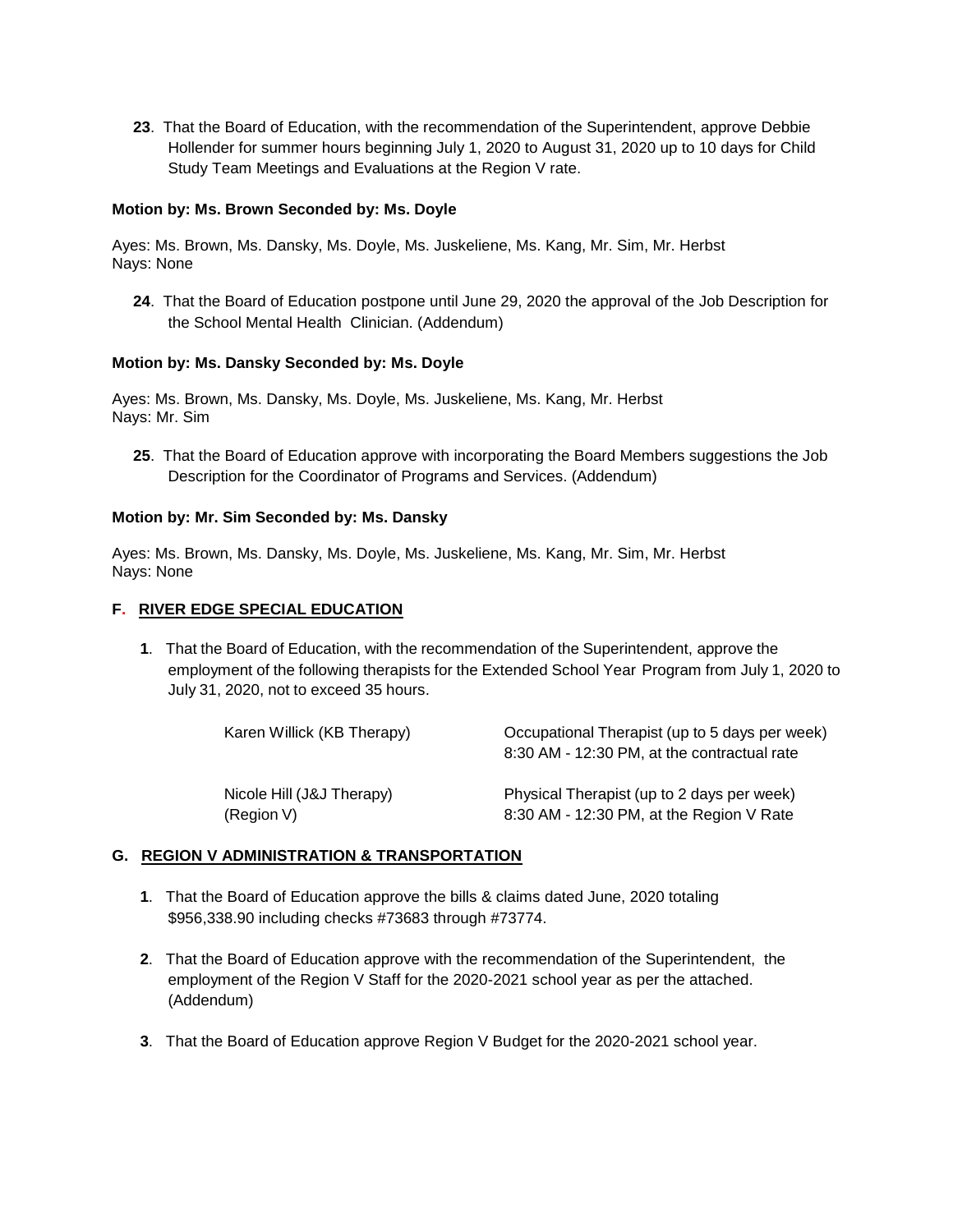**4**. WHEREAS, the River Edge Board of Education (the "Board") is the lead education agency ("LEA") for the Bergen County Region V Council for Special Education ("Region V"); and

WHEREAS, Region V provides shared services for its member districts such as evaluations, direct services, and consultation; and

WHEREAS, as the LEA, the Board must approve the consultant agreements of the providers that Region V utilizes to deliver shared services to its member districts.

NOW THEREFORE, BE IT RESOLVED, that the Board, upon recommendation of the Superintendent, re-approves the consultant agreements of the following Region V Shared Services Consultants, Psychologists, Learning Disabilities Teacher Consultants, Social Workers, Speech Language Specialists, Occupational and Physical Therapists, and Translators to provide evaluations, direct services, and consultation, to non-public and public schools for member districts upon request for the 2020-2021 school year:

| Angelique Savino                      | Behaviorist & Home            | <b>Direct Service</b>   |
|---------------------------------------|-------------------------------|-------------------------|
|                                       | Instructor                    |                         |
| Auditory Assistance LLC - Kerry       | <b>TOD</b>                    | <b>Direct Service</b>   |
| Shelby                                |                               |                         |
| <b>AT Solutions</b>                   | Assistive Technology          | Evaluations             |
| Bergen Hearing and Speech             | Audiology                     | <b>Direct Service</b>   |
| Christina Lazar                       | Psychologist                  | <b>Direct Service</b>   |
|                                       |                               | Non-Public              |
| Colette Robinson Doctor of Physical   | <b>PT</b>                     | <b>Direct Service</b>   |
| Therapy                               |                               |                         |
| Deborah Rogoff                        | <b>LDTC</b>                   | <b>Direct Service</b>   |
| Dr. Jane Petrozzino                   | <b>LDTC</b>                   | <b>Direct Service</b>   |
| Ellen Muhlberg Learning Consultant,   | <b>LDTC</b>                   | <b>Direct Service</b>   |
| <b>LLC</b>                            |                               |                         |
| <b>EZ Therapy and Handwriting LLC</b> | <b>OT</b>                     | <b>Direct Service</b>   |
| <b>Hegarty PT</b>                     | PT                            | <b>Direct Service</b>   |
| Idelle M. Schwinder, LLC              | <b>LDTC</b>                   | Non-Public              |
| Joseph J. Cafaro                      | Psychologist                  | Evaluations             |
| <b>LDS Therapy</b>                    | PTA                           | <b>Direct Service</b>   |
| LRG. Corp                             | $\overline{OT}$               | <b>Direct Service</b>   |
| Solace OT                             | $\overline{OT}$               | <b>Direct Service</b>   |
| Talk Time Therapy                     | <b>SLP</b>                    | <b>Direct Service</b>   |
| <b>Thames Occupational Therapy</b>    | $\overline{OT}$               | <b>Direct Service</b>   |
| VP Performance Corp.                  | <b>PTA</b>                    | <b>Direct Service</b>   |
| <b>Stacy Goldfarb</b>                 | <b>LDTC</b>                   | <b>Direct Service</b>   |
| Walk This Way Physical Therapy        | PT                            | <b>Direct Service</b>   |
| Let's Schmooze                        | <b>SLP</b>                    | <b>Direct Service</b>   |
| Laura Guider                          | <b>TOH</b>                    | Non-Public              |
| Wings Behaviorism                     | <b>Behaviorist</b>            | <b>Direct Service</b>   |
| Cumberland Therapy Services, LLC /    |                               | <b>Various Services</b> |
| The Stepping Stones Group             |                               |                         |
| <b>Innovative Therapy Group</b>       |                               | <b>Various Services</b> |
| Delta T Group                         |                               | Various Services        |
| *Yaffa Markovich                      | <b>Occupational Therapist</b> | <b>Direct Service</b>   |